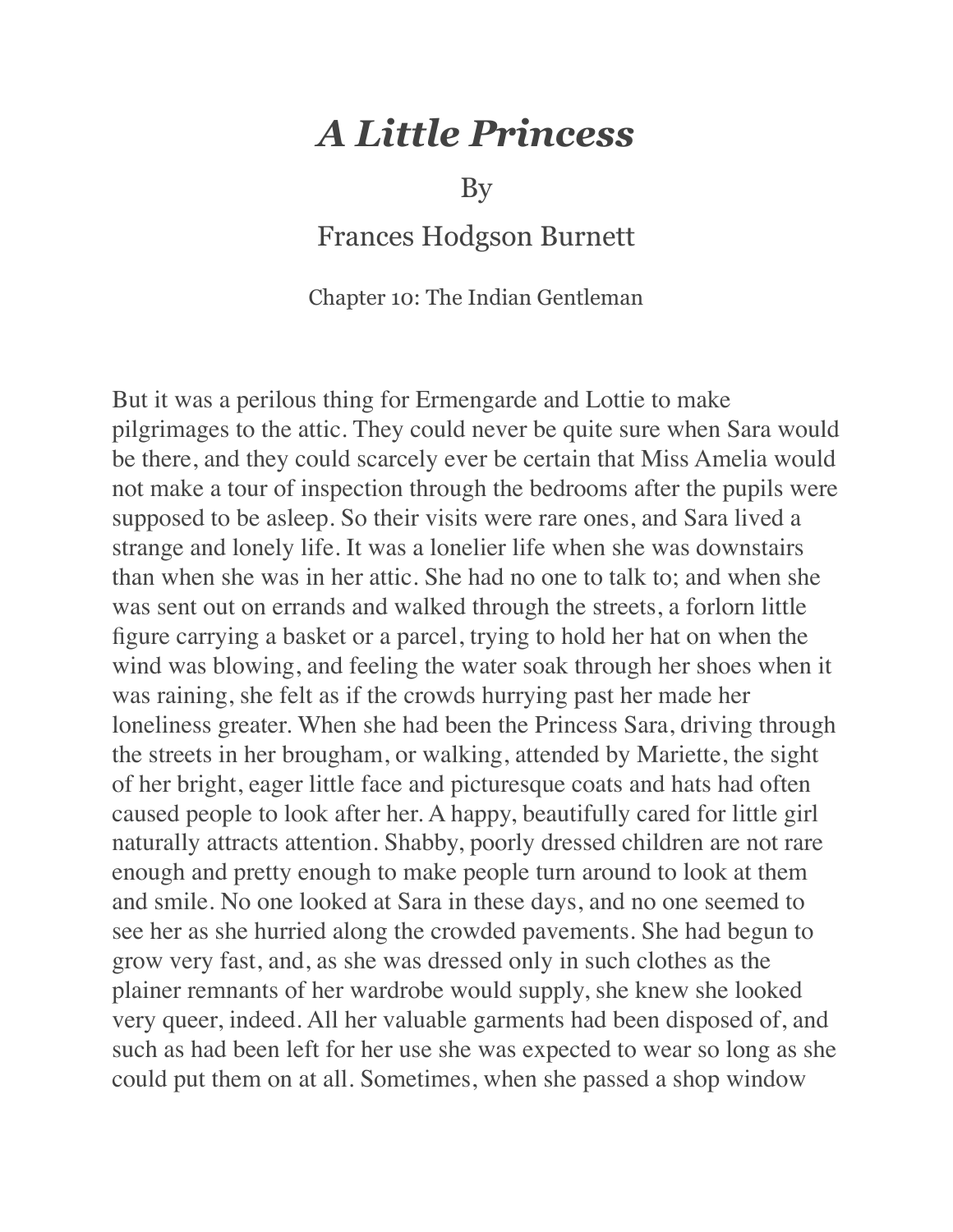with a mirror in it, she almost laughed outright on catching a glimpse of herself, and sometimes her face went red and she bit her lip and turned away.

In the evening, when she passed houses whose windows were lighted up, she used to look into the warm rooms and amuse herself by imagining things about the people she saw sitting before the fires or about the tables. It always interested her to catch glimpses of rooms before the shutters were closed. There were several families in the square in which Miss Minchin lived, with which she had become quite familiar in a way of her own. The one she liked best she called the Large Family. She called it the Large Family not because the members of it were big- -for, indeed, most of them were little—but because there were so many of them. There were eight children in the Large Family, and a stout, rosy mother, and a stout, rosy father, and a stout, rosy grandmother, and any number of servants. The eight children were always either being taken out to walk or to ride in perambulators by comfortable nurses, or they were going to drive with their mamma, or they were flying to the door in the evening to meet their papa and kiss him and dance around him and drag off his overcoat and look in the pockets for packages, or they were crowding about the nursery windows and looking out and pushing each other and laughing—in fact, they were always doing something enjoyable and suited to the tastes of a large family. Sara was quite fond of them, and had given them names out of books—quite romantic names. She called them the Montmorencys when she did not call them the Large Family. The fat, fair baby with the lace cap was Ethelberta Beauchamp Montmorency; the next baby was Violet Cholmondeley Montmorency; the little boy who could just stagger and who had such round legs was Sydney Cecil Vivian Montmorency; and then came Lilian Evangeline Maud Marion, Rosalind Gladys, Guy Clarence, Veronica Eustacia, and Claude Harold Hector.

One evening a very funny thing happened—though, perhaps, in one sense it was not a funny thing at all.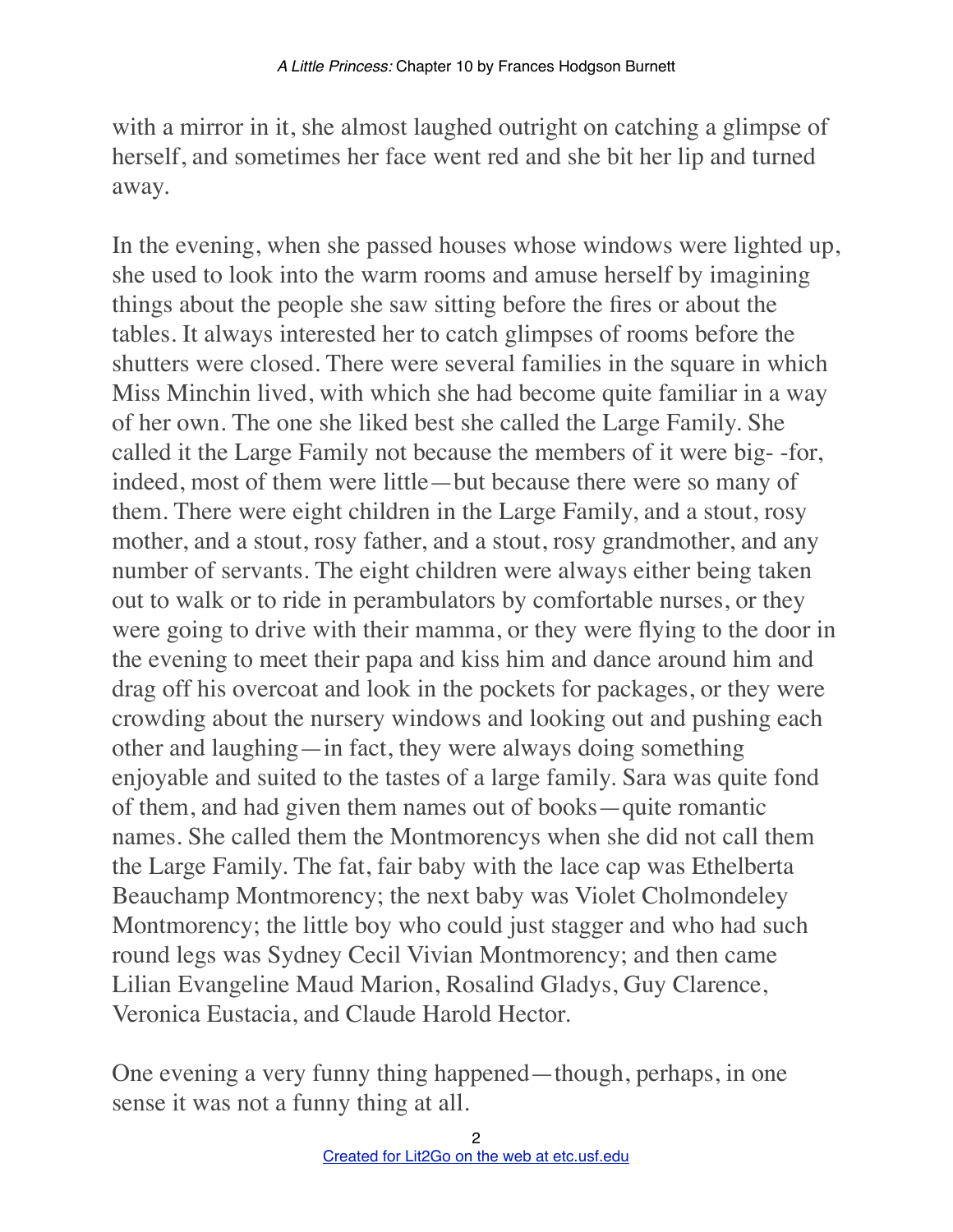Several of the Montmorencys were evidently going to a children's party, and just as Sara was about to pass the door they were crossing the pavement to get into the carriage which was waiting for them. Veronica Eustacia and Rosalind Gladys, in white-lace frocks and lovely sashes, had just got in, and Guy Clarence, aged five, was following them. He was such a pretty fellow and had such rosy cheeks and blue eyes, and such a darling little round head covered with curls, that Sara forgot her basket and shabby cloak altogether—in fact, forgot everything but that she wanted to look at him for a moment. So she paused and looked.

It was Christmas time, and the Large Family had been hearing many stories about children who were poor and had no mammas and papas to fill their stockings and take them to the pantomime— children who were, in fact, cold and thinly clad and hungry. In the stories, kind people —sometimes little boys and girls with tender hearts—invariably saw the poor children and gave them money or rich gifts, or took them home to beautiful dinners. Guy Clarence had been affected to tears that very afternoon by the reading of such a story, and he had burned with a desire to find such a poor child and give her a certain sixpence he possessed, and thus provide for her for life. An entire sixpence, he was sure, would mean affluence for evermore. As he crossed the strip of red carpet laid across the pavement from the door to the carriage, he had this very sixpence in the pocket of his very short man-o-war trousers; And just as Rosalind Gladys got into the vehicle and jumped on the seat in order to feel the cushions spring under her, he saw Sara standing on the wet pavement in her shabby frock and hat, with her old basket on her arm, looking at him hungrily.

He thought that her eyes looked hungry because she had perhaps had nothing to eat for a long time. He did not know that they looked so because she was hungry for the warm, merry life his home held and his rosy face spoke of, and that she had a hungry wish to snatch him in her arms and kiss him. He only knew that she had big eyes and a thin face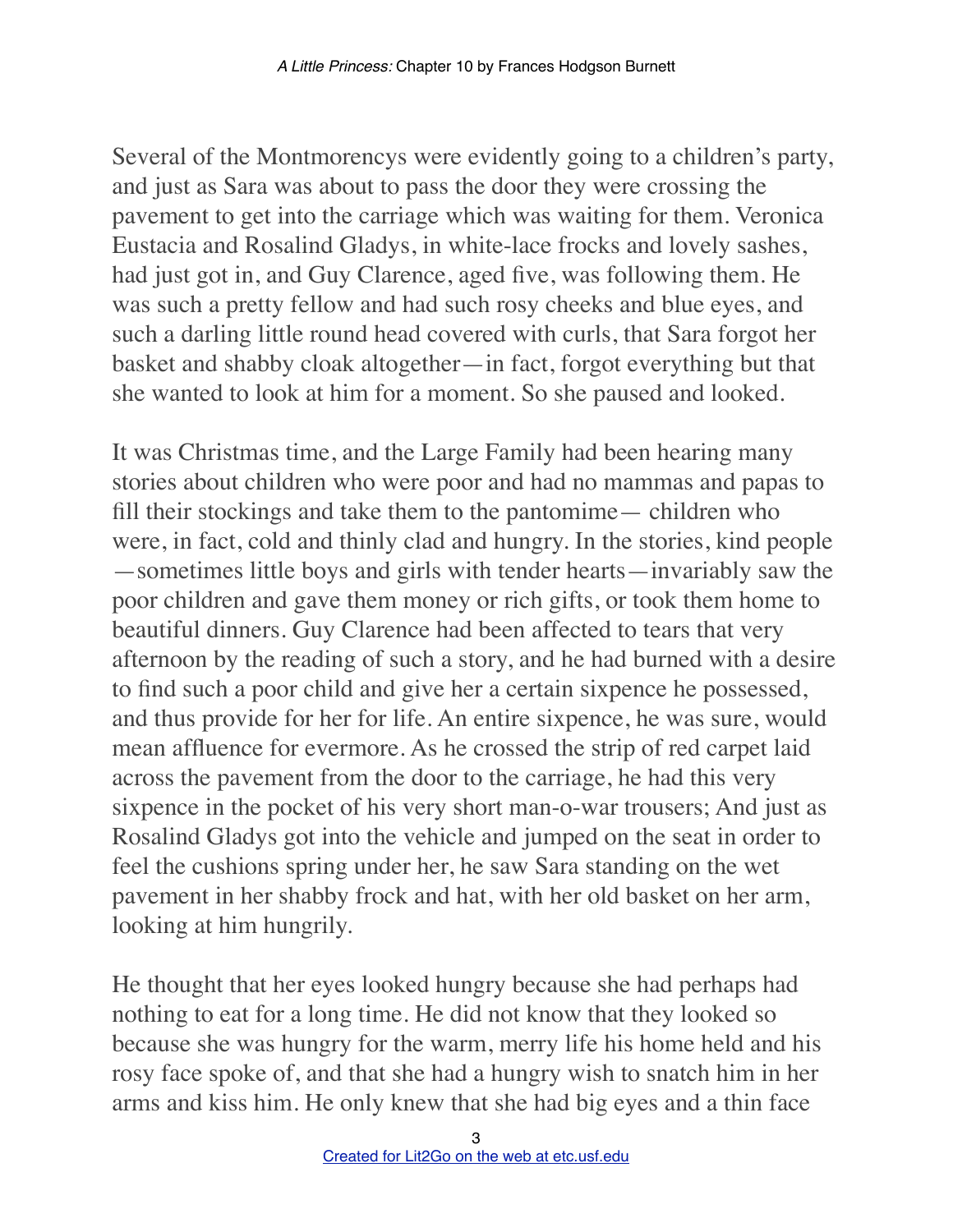and thin legs and a common basket and poor clothes. So he put his hand in his pocket and found his sixpence and walked up to her benignly.

"Here, poor little girl," he said. "Here is a sixpence. I will give it to you."

Sara started, and all at once realized that she looked exactly like poor children she had seen, in her better days, waiting on the pavement to watch her as she got out of her brougham. And she had given them pennies many a time. Her face went red and then it went pale, and for a second she felt as if she could not take the dear little sixpence.

"Oh, no!" she said. "Oh, no, thank you; I mustn't take it, indeed!"

Her voice was so unlike an ordinary street child's voice and her manner was so like the manner of a well-bred little person that Veronica Eustacia (whose real name was Janet) and Rosalind Gladys (who was really called Nora) leaned forward to listen.

But Guy Clarence was not to be thwarted in his benevolence. He thrust the sixpence into her hand.

"Yes, you must take it, poor little girl!" he insisted stoutly. "You can buy things to eat with it. It is a whole sixpence!"

There was something so honest and kind in his face, and he looked so likely to be heartbrokenly disappointed if she did not take it, that Sara knew she must not refuse him. To be as proud as that would be a cruel thing. So she actually put her pride in her pocket, though it must be admitted her cheeks burned.

"Thank you," she said. "You are a kind, kind little darling thing." And as he scrambled joyfully into the carriage she went away, trying to smile, though she caught her breath quickly and her eyes were shining through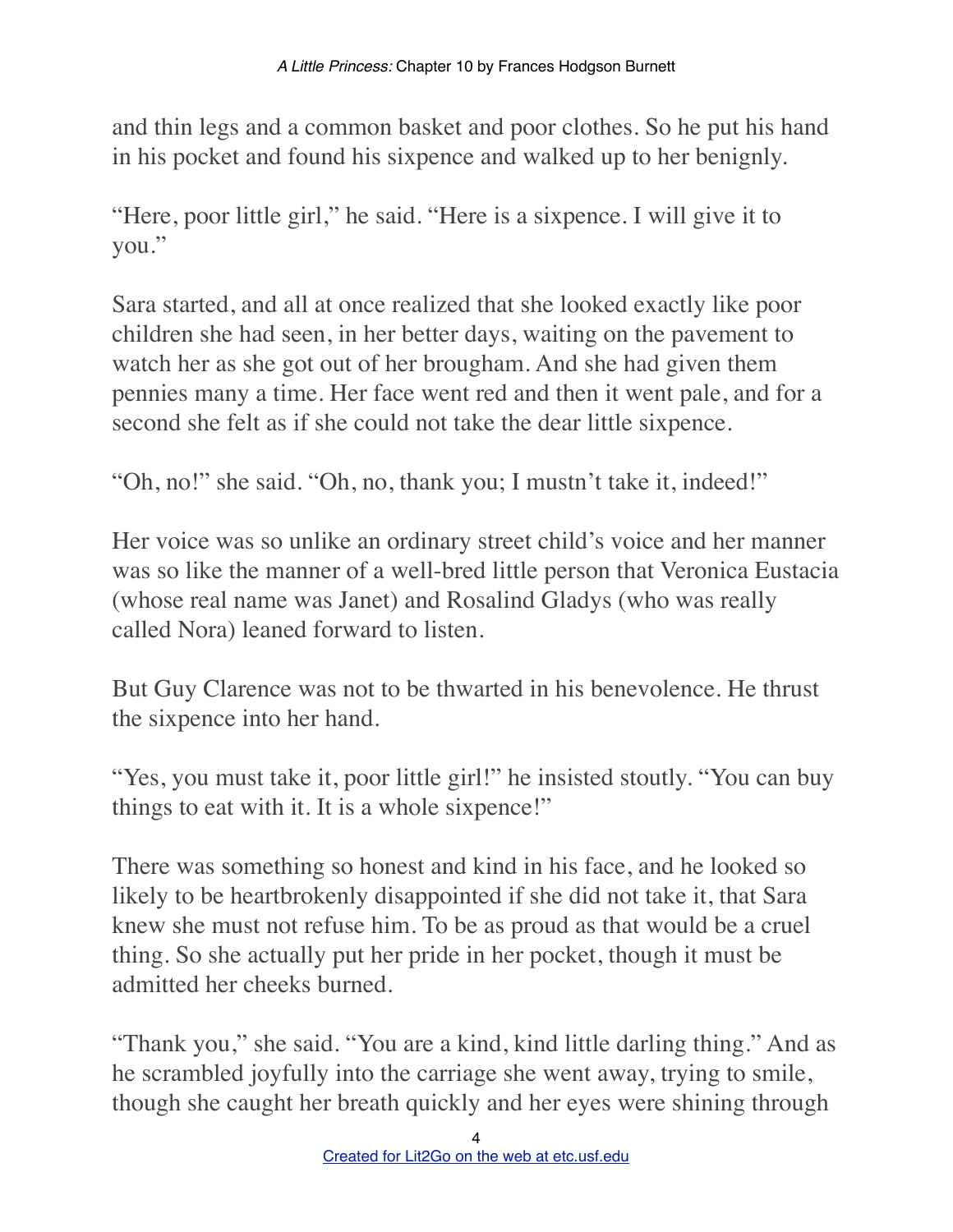a mist. She had known that she looked odd and shabby, but until now she had not known that she might be taken for a beggar.

As the Large Family's carriage drove away, the children inside it were talking with interested excitement.

"Oh, Donald," (this was Guy Clarence's name), Janet exclaimed alarmedly, "why did you offer that little girl your sixpence? I'm sure she is not a beggar!"

"She didn't speak like a beggar!" cried Nora. "And her face didn't really look like a beggar's face!"

"Besides, she didn't beg," said Janet. "I was so afraid she might be angry with you. You know, it makes people angry to be taken for beggars when they are not beggars."

"She wasn't angry," said Donald, a trifle dismayed, but still firm. "She laughed a little, and she said I was a kind, kind little darling thing. And I was!"—stoutly. "It was my whole sixpence."

Janet and Nora exchanged glances.

"A beggar girl would never have said that," decided Janet. "She would have said, `Thank yer kindly, little gentleman— thank yer, sir;' and perhaps she would have bobbed a curtsy."

Sara knew nothing about the fact, but from that time the Large Family was as profoundly interested in her as she was in it. Faces used to appear at the nursery windows when she passed, and many discussions concerning her were held round the fire.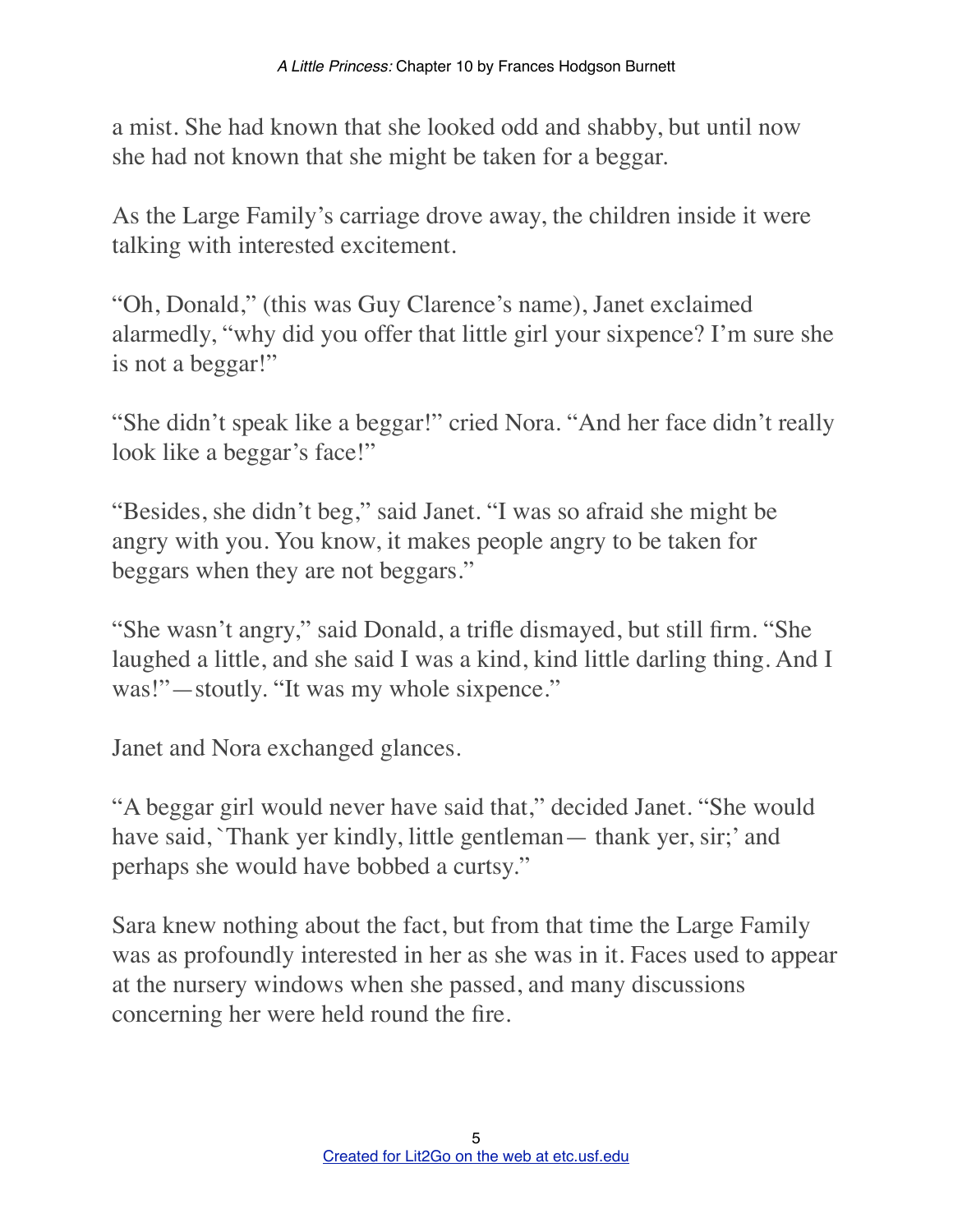"She is a kind of servant at the seminary," Janet said. "I don't believe she belongs to anybody. I believe she is an orphan. But she is not a beggar, however shabby she looks."

And afterward she was called by all of them, "The-little-girl- who-isnot-a-beggar," which was, of course, rather a long name, and sounded very funny sometimes when the youngest ones said it in a hurry.

Sara managed to bore a hole in the sixpence and hung it on an old bit of narrow ribbon round her neck. Her affection for the Large Family increased—as, indeed, her affection for everything she could love increased. She grew fonder and fonder of Becky, and she used to look forward to the two mornings a week when she went into the schoolroom to give the little ones their French lesson. Her small pupils loved her, and strove with each other for the privilege of standing close to her and insinuating their small hands into hers. It fed her hungry heart to feel them nestling up to her. She made such friends with the sparrows that when she stood upon the table, put her head and shoulders out of the attic window, and chirped, she heard almost immediately a flutter of wings and answering twitters, and a little flock of dingy town birds appeared and alighted on the slates to talk to her and make much of the crumbs she scattered. With Melchisedec she had become so intimate that he actually brought Mrs. Melchisedec with him sometimes, and now and then one or two of his children. She used to talk to him, and, somehow, he looked quite as if he understood.

There had grown in her mind rather a strange feeling about Emily, who always sat and looked on at everything. It arose in one of her moments of great desolateness. She would have liked to believe or pretend to believe that Emily understood and sympathized with her. She did not like to own to herself that her only companion could feel and hear nothing. She used to put her in a chair sometimes and sit opposite to her on the old red footstool, and stare and pretend about her until her own eyes would grow large with something which was almost like fear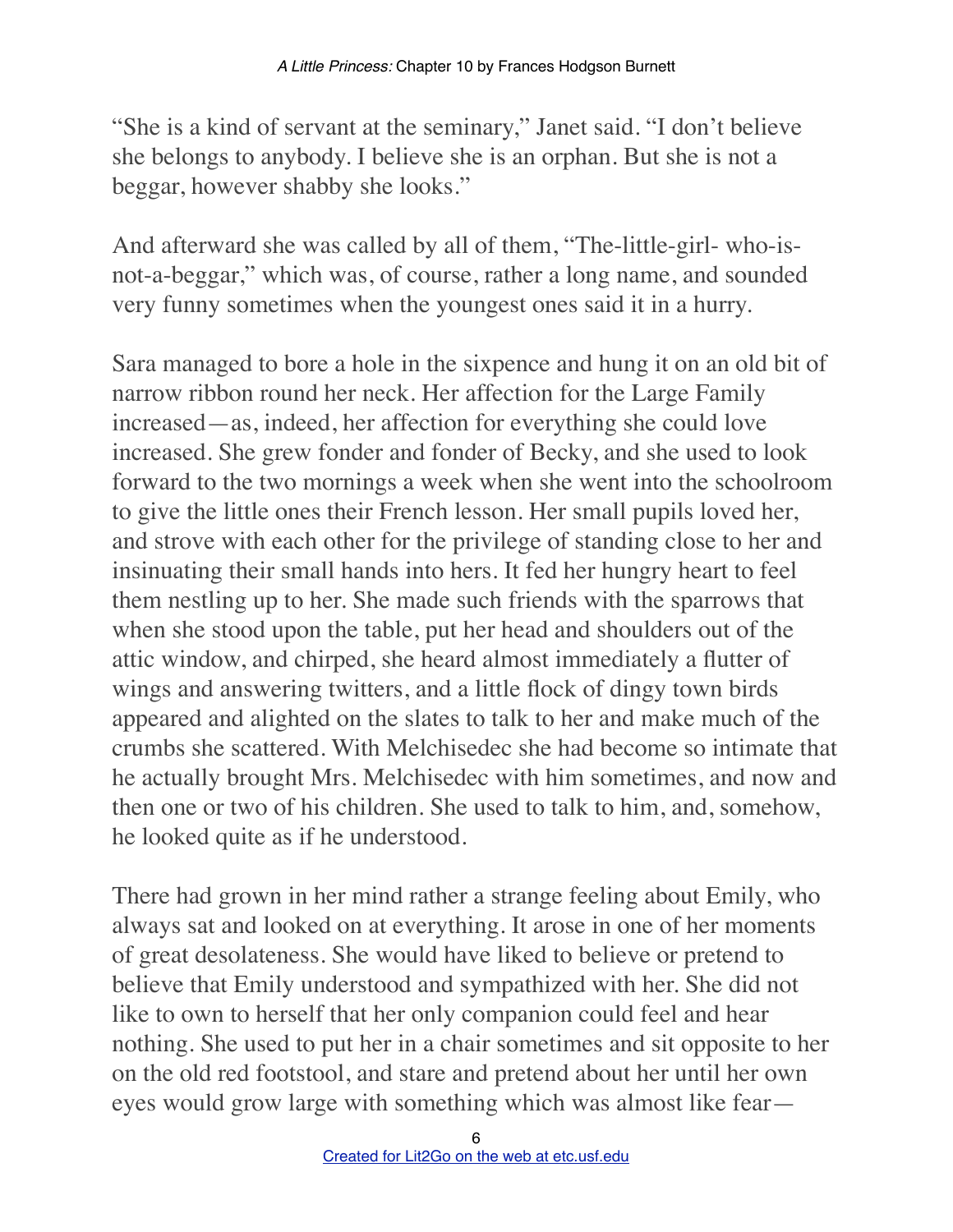particularly at night when everything was so still, when the only sound in the attic was the occasional sudden scurry and squeak of Melchisedec's family in the wall. One of her "pretends" was that Emily was a kind of good witch who could protect her. Sometimes, after she had stared at her until she was wrought up to the highest pitch of fancifulness, she would ask her questions and find herself almost feeling as if she would presently answer. But she never did.

"As to answering, though," said Sara, trying to console herself, "I don't answer very often. I never answer when I can help it. When people are insulting you, there is nothing so good for them as not to say a word just to look at them and think. Miss Minchin turns pale with rage when I do it, Miss Amelia looks frightened, and so do the girls. When you will not fly into a passion people know you are stronger than they are, because you are strong enough to hold in your rage, and they are not, and they say stupid things they wish they hadn't said afterward. There's nothing so strong as rage, except what makes you hold it in—that's stronger. It's a good thing not to answer your enemies. I scarcely ever do. Perhaps Emily is more like me than I am like myself. Perhaps she would rather not answer her friends, even. She keeps it all in her heart."

But though she tried to satisfy herself with these arguments, she did not find it easy. When, after a long, hard day, in which she had been sent here and there, sometimes on long errands through wind and cold and rain, she came in wet and hungry, and was sent out again because nobody chose to remember that she was only a child, and that her slim legs might be tired and her small body might be chilled; when she had been given only harsh words and cold, slighting looks for thanks; when the cook had been vulgar and insolent; when Miss Minchin had been in her worst mood, and when she had seen the girls sneering among themselves at her shabbiness—then she was not always able to comfort her sore, proud, desolate heart with fancies when Emily merely sat upright in her old chair and stared.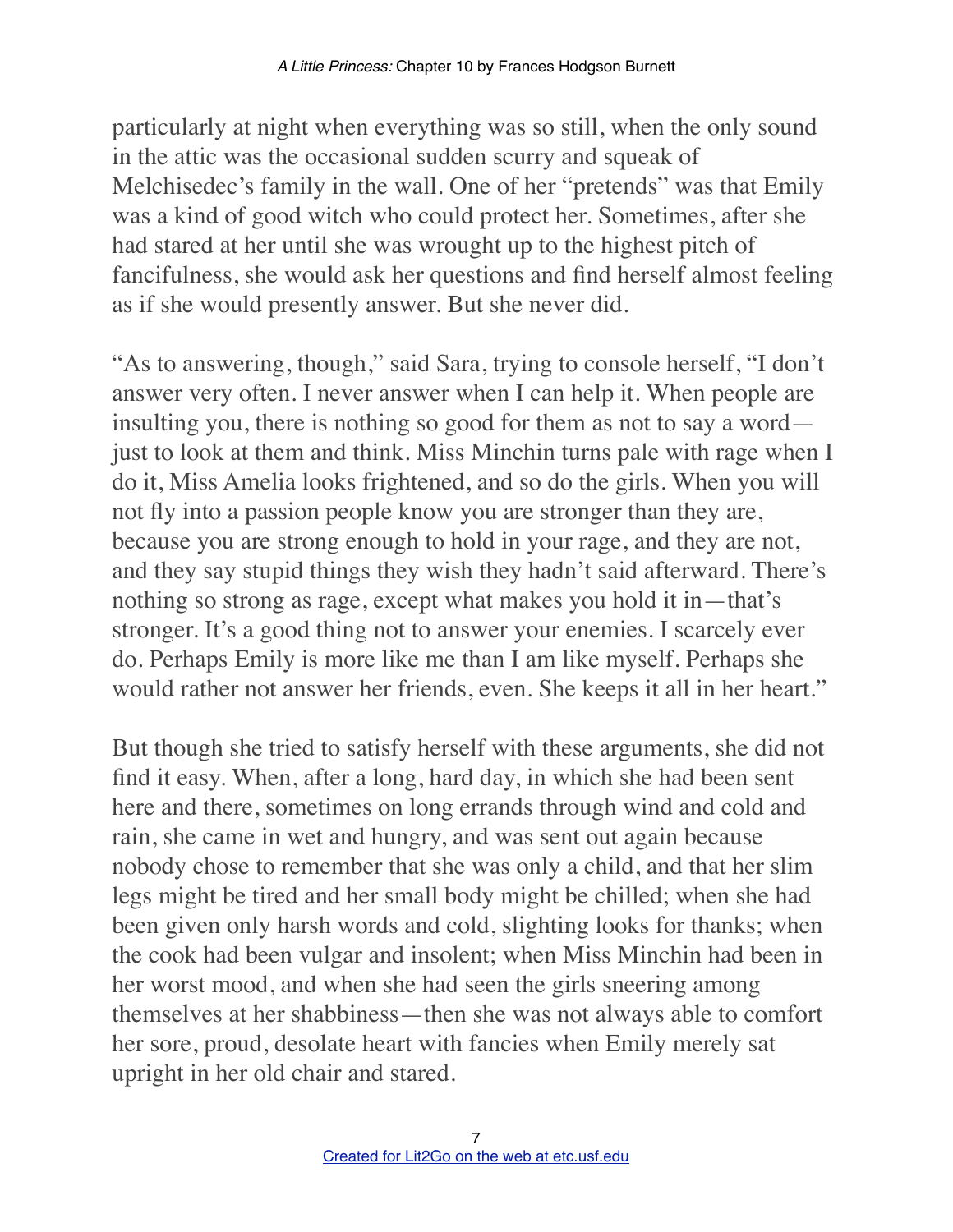One of these nights, when she came up to the attic cold and hungry, with a tempest raging in her young breast, Emily's stare seemed so vacant, her sawdust legs and arms so inexpressive, that Sara lost all control over herself. There was nobody but Emily — no one in the world. And there she sat.

"I shall die presently," she said at first.

Emily simply stared.

"I can't bear this," said the poor child, trembling. "I know I shall die. I'm cold; I'm wet; I'm starving to death. I've walked a thousand miles today, and they have done nothing but scold me from morning until night. And because I could not find that last thing the cook sent me for, they would not give me any supper. Some men laughed at me because my old shoes made me slip down in the mud. I'm covered with mud now. And they laughed. Do you hear?"

She looked at the staring glass eyes and complacent face, and suddenly a sort of heartbroken rage seized her. She lifted her little savage hand and knocked Emily off the chair, bursting into a passion of sobbing—Sara who never cried.

"You are nothing but a doll!" she cried. "Nothing but a doll— doll doll! You care for nothing. You are stuffed with sawdust. You never had a heart. Nothing could ever make you feel. You are a doll!" Emily lay on the floor, with her legs ignominiously doubled up over her head, and a new flat place on the end of her nose; but she was calm, even dignified. Sara hid her face in her arms. The rats in the wall began to fight and bite each other and squeak and scramble. Melchisedec was chastising some of his family.

Sara's sobs gradually quieted themselves. It was so unlike her to break down that she was surprised at herself. After a while she raised her face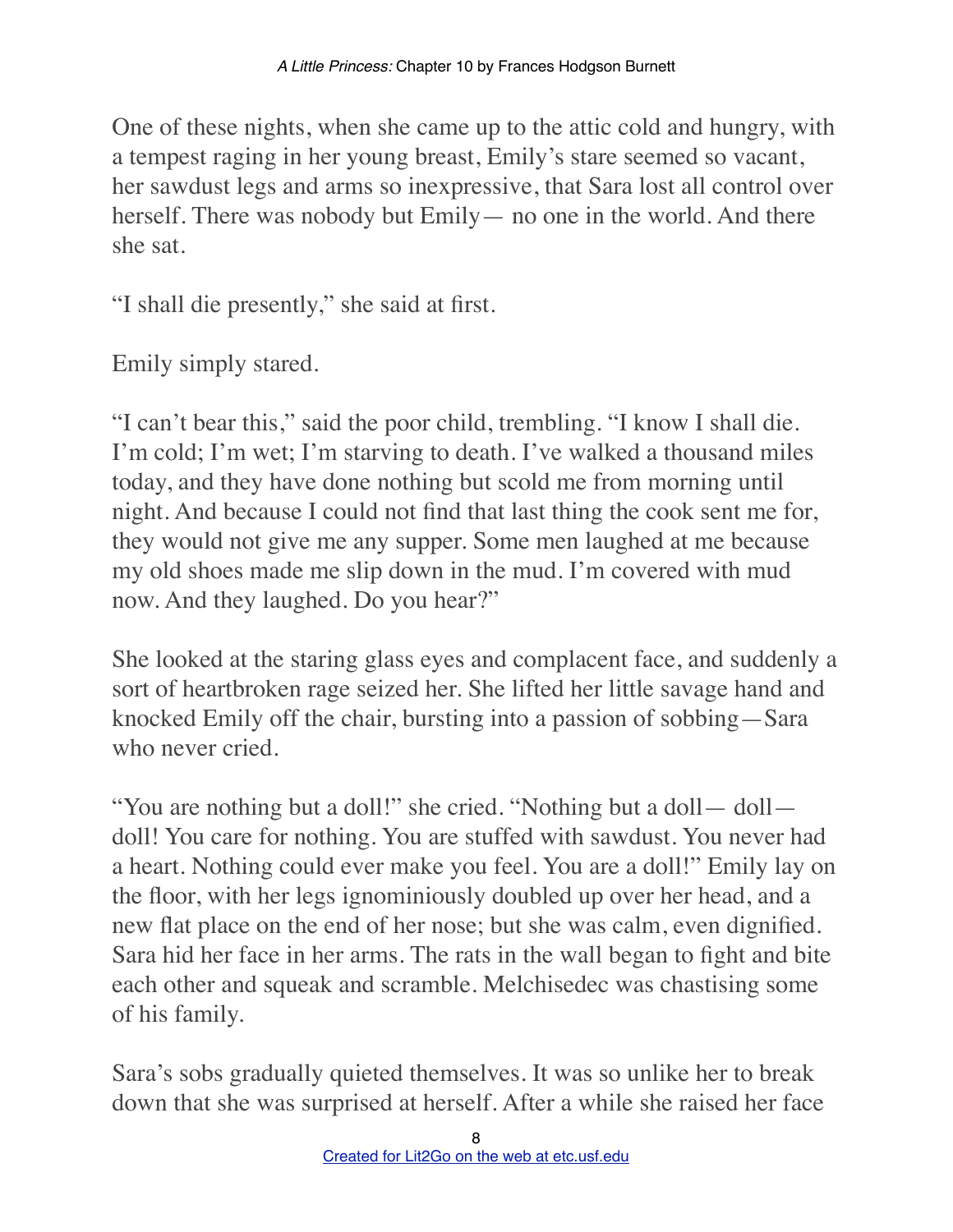and looked at Emily, who seemed to be gazing at her round the side of one angle, and, somehow, by this time actually with a kind of glassyeyed sympathy. Sara bent and picked her up. Remorse overtook her. She even smiled at herself a very little smile.

"You can't help being a doll," she said with a resigned sigh, "any more than Lavinia and Jessie can help not having any sense. We are not all made alike. Perhaps you do your sawdust best." And she kissed her and shook her clothes straight, and put her back upon her chair.

She had wished very much that some one would take the empty house next door. She wished it because of the attic window which was so near hers. It seemed as if it would be so nice to see it propped open someday and a head and shoulders rising out of the square aperture.

"If it looked a nice head," she thought, "I might begin by saying, `Good morning,' and all sorts of things might happen. But, of course, it's not really likely that anyone but under servants would sleep there."

One morning, on turning the corner of the square after a visit to the grocer's, the butcher's, and the baker's, she saw, to her great delight, that during her rather prolonged absence, a van full of furniture had stopped before the next house, the front doors were thrown open, and men in shirt sleeves were going in and out carrying heavy packages and pieces of furniture.

"It's taken!" she said. "It really is taken! Oh, I do hope a nice head will look out of the attic window!"

She would almost have liked to join the group of loiterers who had stopped on the pavement to watch the things carried in. She had an idea that if she could see some of the furniture she could guess something about the people it belonged to.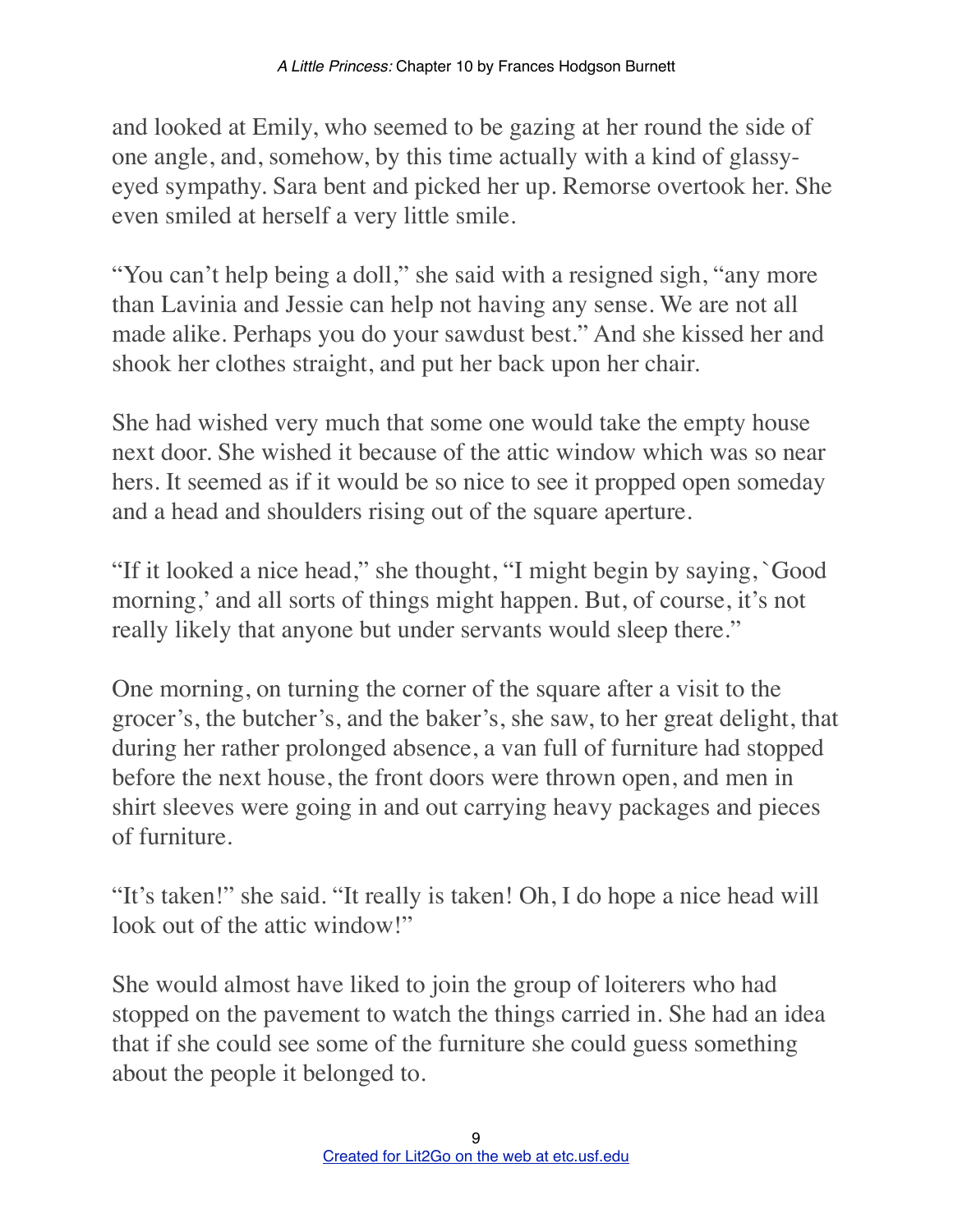"Miss Minchin's tables and chairs are just like her," she thought; "I remember thinking that the first minute I saw her, even though I was so little. I told papa afterward, and he laughed and said it was true. I am sure the Large Family have fat, comfortable armchairs and sofas, and I can see that their red-flowery wallpaper is exactly like them. It's warm and cheerful and kind-looking and happy."

She was sent out for parsley to the greengrocer's later in the day, and when she came up the area steps her heart gave quite a quick beat of recognition. Several pieces of furniture had been set out of the van upon the pavement. There was a beautiful table of elaborately wrought teakwood, and some chairs, and a screen covered with rich Oriental embroidery. The sight of them gave her a weird, homesick feeling. She had seen things so like them in India. One of the things Miss Minchin had taken from her was a carved teakwood desk her father had sent her.

"They are beautiful things," she said; "they look as if they ought to belong to a nice person. All the things look rather grand. I suppose it is a rich family."

The vans of furniture came and were unloaded and gave place to others all the day. Several times it so happened that Sara had an opportunity of seeing things carried in. It became plain that she had been right in guessing that the newcomers were people of large means. All the furniture was rich and beautiful, and a great deal of it was Oriental. Wonderful rugs and draperies and ornaments were taken from the vans, many pictures, and books enough for a library. Among other things there was a superb god Buddha in a splendid shrine.

"Someone in the family must have been in India," Sara thought. "They have got used to Indian things and like them. I am glad. I shall feel as if they were friends, even if a head never looks out of the attic window."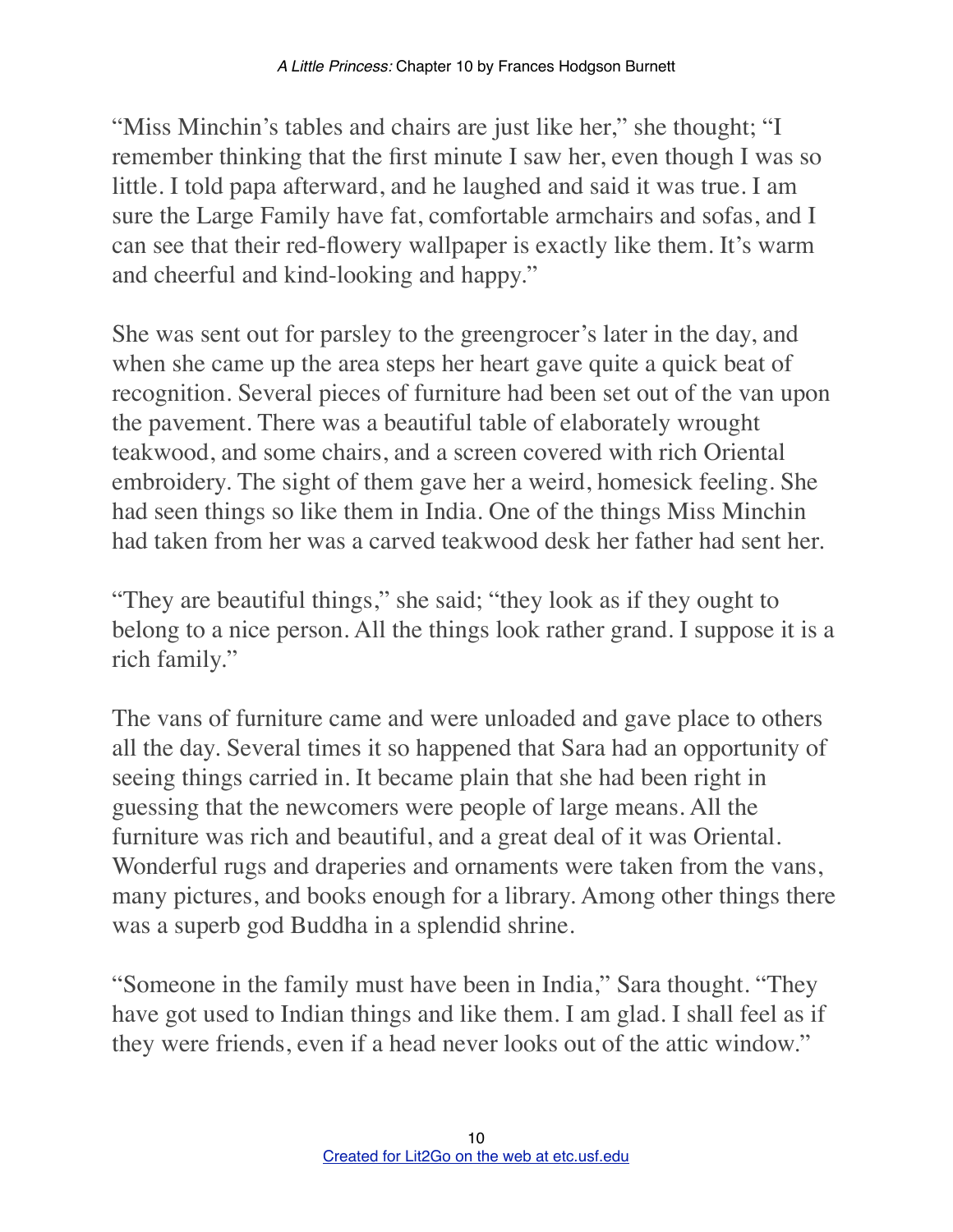When she was taking in the evening's milk for the cook (there was really no odd job she was not called upon to do), she saw something occur which made the situation more interesting than ever. The handsome, rosy man who was the father of the Large Family walked across the square in the most matter-of-fact manner, and ran up the steps of the next-door house. He ran up them as if he felt quite at home and expected to run up and down them many a time in the future. He stayed inside quite a long time, and several times came out and gave directions to the workmen, as if he had a right to do so. It was quite certain that he was in some intimate way connected with the newcomers and was acting for them.

"If the new people have children," Sara speculated, "the Large Family children will be sure to come and play with them, and they might come up into the attic just for fun."

At night, after her work was done, Becky came in to see her fellow prisoner and bring her news.

"It's a' Nindian gentleman that's comin' to live next door, miss," she said. "I don't know whether he's a black gentleman or not, but he's a Nindian one. He's very rich, an' he's ill, an' the gentleman of the Large Family is his lawyer. He's had a lot of trouble, an' it's made him ill an' low in his mind. He worships idols, miss. He's an 'eathen an' bows down to wood an' stone. I seen a' idol bein' carried in for him to worship. Somebody had oughter send him a trac'. You can get a trac' for a penny."

Sara laughed a little.

"I don't believe he worships that idol," she said; "some people like to keep them to look at because they are interesting. My papa had a beautiful one, and he did not worship it."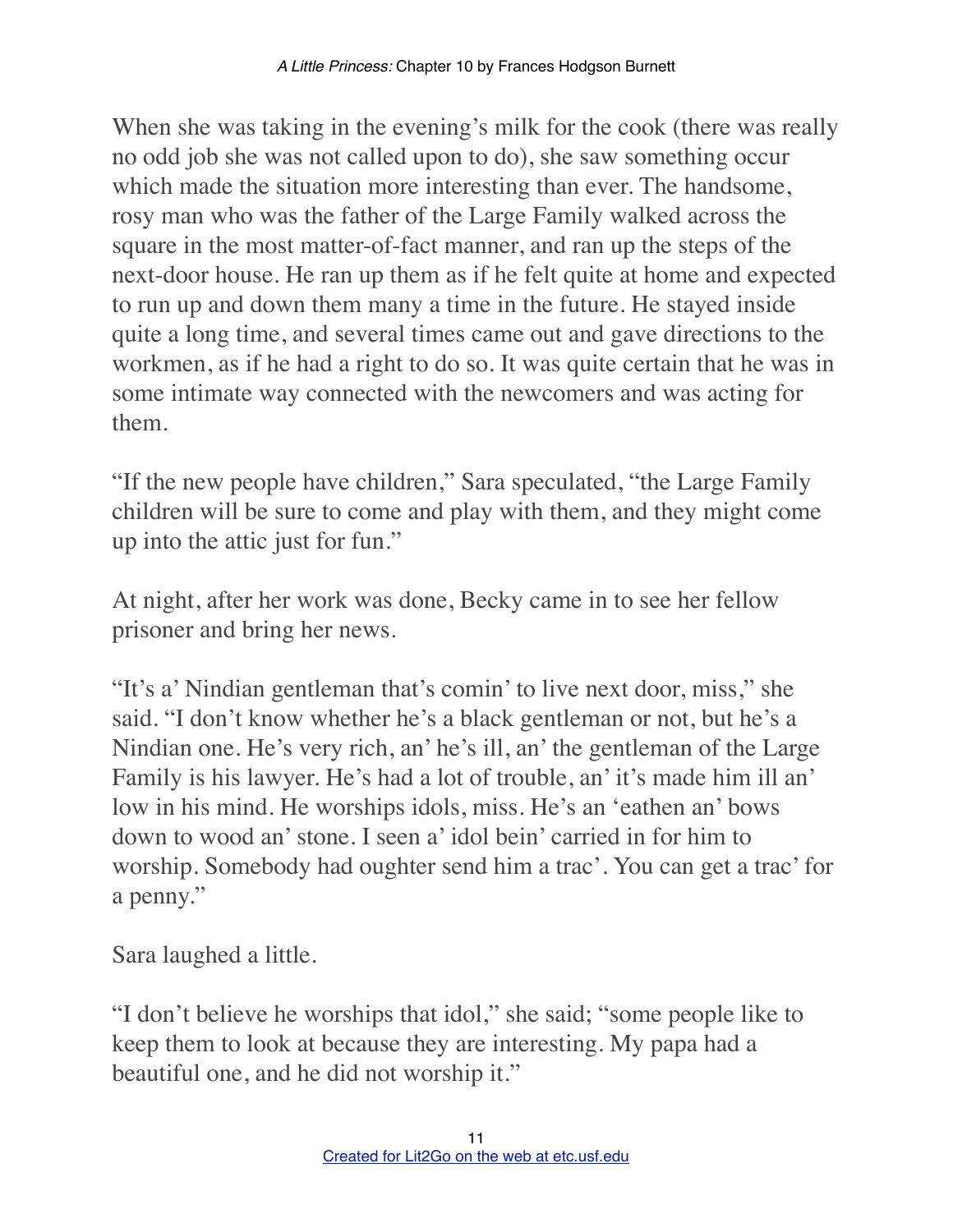But Becky was rather inclined to prefer to believe that the new neighbor was "an 'eathen." It sounded so much more romantic than that he should merely be the ordinary kind of gentleman who went to church with a prayer book. She sat and talked long that night of what he would be like, of what his wife would be like if he had one, and of what his children would be like if they had children. Sara saw that privately she could not help hoping very much that they would all be black, and would wear turbans, and, above all, that—like their parent—they would all be "'eathens."

"I never lived next door to no 'eathens, miss," she said; "I should like to see what sort o' ways they'd have."

It was several weeks before her curiosity was satisfied, and then it was revealed that the new occupant had neither wife nor children. He was a solitary man with no family at all, and it was evident that he was shattered in health and unhappy in mind.

A carriage drove up one day and stopped before the house. When the footman dismounted from the box and opened the door the gentleman who was the father of the Large Family got out first. After him there descended a nurse in uniform, then came down the steps two menservants. They came to assist their master, who, when he was helped out of the carriage, proved to be a man with a haggard, distressed face, and a skeleton body wrapped in furs. He was carried up the steps, and the head of the Large Family went with him, looking very anxious. Shortly afterward a doctor's carriage arrived, and the doctor went in—plainly to take care of him.

"There is such a yellow gentleman next door, Sara," Lottie whispered at the French class afterward. "Do you think he is a Chinee? The geography says the Chinee men are yellow."